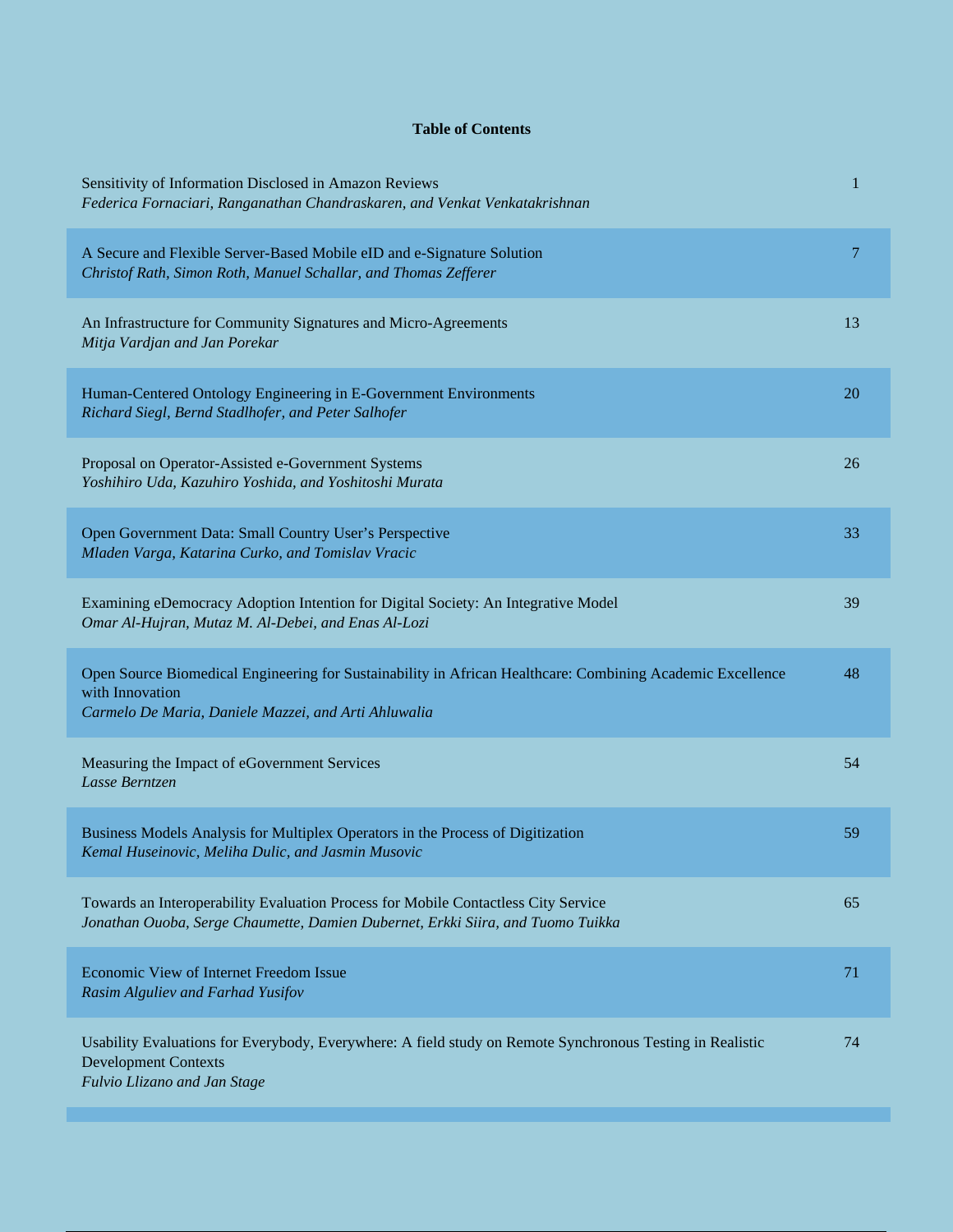| Characterization of Real Internet Paths by Means of Packet Loss Analysis<br>Luis Sequeira, Julian Fernandez-Navajas, and Jose Saldana                                                                                                                                                          | 80  |
|------------------------------------------------------------------------------------------------------------------------------------------------------------------------------------------------------------------------------------------------------------------------------------------------|-----|
| Impact of M2M Communications on Cellular Telecommunications Networks<br>Bruno Cruz, A. Manuel Duarte, and Ricardo Ferreira                                                                                                                                                                     | 86  |
| <b>Trust Blueprints and Use Cases</b><br>Deepak Vij, Ishita Majumdar, Naveen Dhar, and George Vanecek                                                                                                                                                                                          | 93  |
| Analysis of Power Consumption of H.264/AVC-based Video Sensor Networks through Modeling the Encoding<br><b>Complexity and Bitrate</b><br>Bambang Sarif, Mahsa Pourazad, Panos Nasiopoulos, and Victor Leung                                                                                    | 102 |
| A Generalization of the PageRank Algorithm<br>Zeynab Bahrami Bidoni, Roy George, and Khalil Shujaee                                                                                                                                                                                            | 108 |
| PROLOG: Evaluating Attentional Capacity in Special Working Centers Kinect technology tasks for cognitive<br>assessment of disabled workers<br>Anna Vilaro and Pilar Orero                                                                                                                      | 114 |
| Detection of Persuasion Campaigns on Twitter™ by SAX-VSM Technology<br>Sergey Malinchik                                                                                                                                                                                                        | 117 |
| Estimating the Representativeness of German Parties in the 2013 Bundestag Election<br>Andranik Tangian                                                                                                                                                                                         | 123 |
| Semantic Integration of Sensor Measurements and Human Self-observations for Physical-Cyber-Social<br>Computing<br>Artem Katasonov, Jarkko Leino, and Timo Tuomisto                                                                                                                             | 129 |
| Acceptance of Mobile Payment Service Designs in Complex Ecosystems<br>Elisabeth Pergler, Christian Adelsberger, Daniela Glatz, and Rainer Schamberger                                                                                                                                          | 135 |
| Regional Information Platform and Information Distribution System in Telecommunication and Broadcasting<br>Convergence<br>Tadashi Miyosawa, Hiroo Hirose, Takeshi Tsuchiya, Wataru Kameyama, Keiichi Koyanagi, Hisashi Yamamoto,<br>Hideyasu Karasawa, Hidenaga Karasawa, and Kenichi Masuzawa | 143 |
| Impact of Mobility on Spatial Presence during Audio Narrative Reception<br>Maria T. Soto-Sanfiel                                                                                                                                                                                               | 152 |
| Building Trust in the Cloud Environment: Towards a Consumer Cloud Trust Label<br>Lisa van der Werff, Theo Lynn, HuanHuan Xiaong, Graham Hunt, John Morrison, Philip Healy, and David<br>Corcoran                                                                                               | 157 |